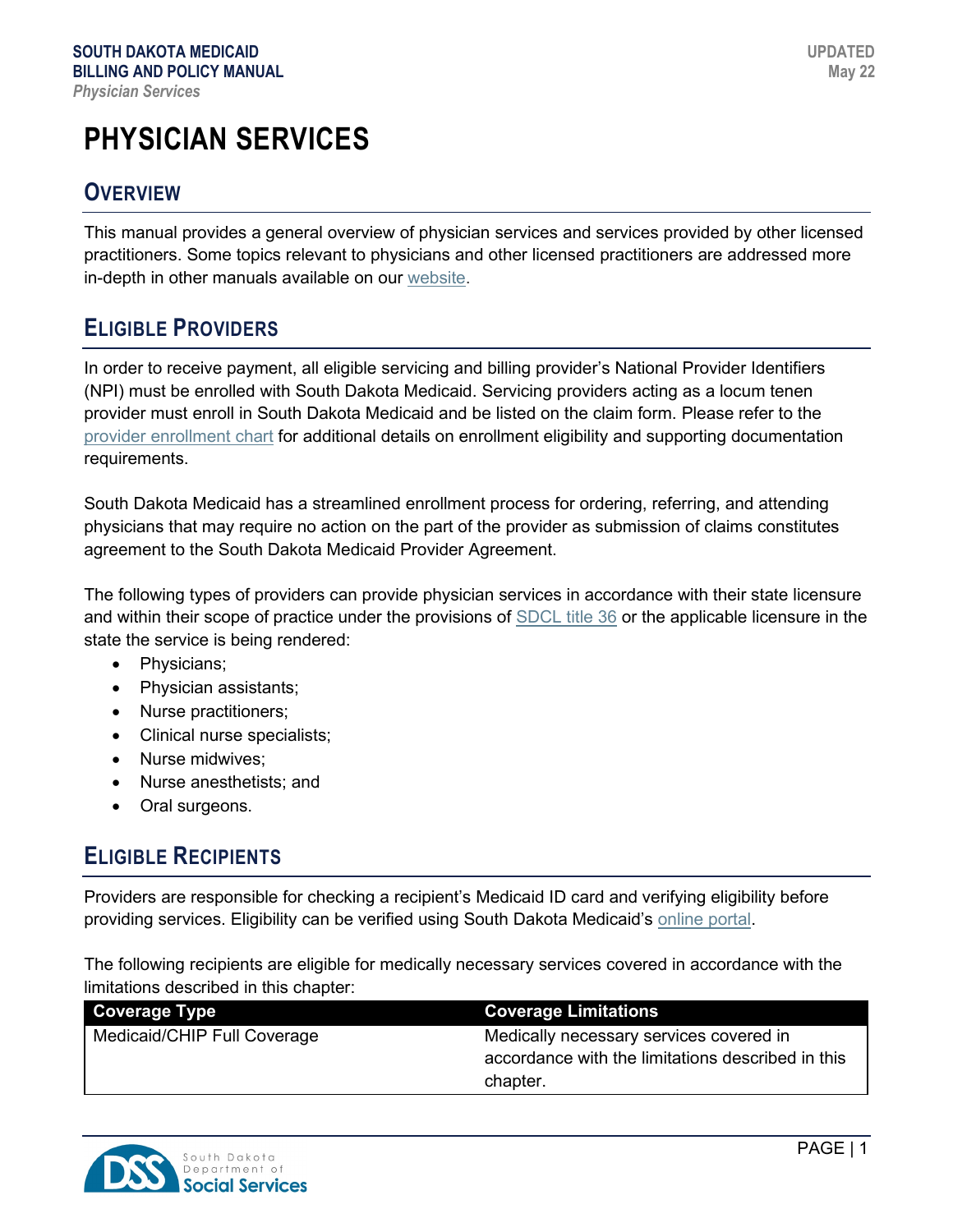| Medicaid - Pregnancy Related Postpartum Care | Coverage restricted to family planning and          |
|----------------------------------------------|-----------------------------------------------------|
| Only (47)                                    | postpartum care only.                               |
| Qualified Medicare Beneficiary - Coverage    | Coverage restricted to co-payments and              |
| Limited (73)                                 | deductibles on Medicare A and B covered             |
|                                              | services.                                           |
| Medicaid - Pregnancy Related Coverage Only   | Coverage restricted to pregnancy related            |
| (77)                                         | services only including medical issues that can     |
|                                              | harm the life of the mother or baby.                |
| Unborn Children Prenatal Care Program (79)   | Coverage restricted to pregnancy related            |
|                                              | services only including medical issues that can     |
|                                              | harm the life of the mother or baby.                |
| Medicaid Renal Coverage up to \$5,000 (80)   | Coverage restricted to outpatient dialysis, home    |
|                                              | dialysis, including supplies, equipment, and        |
|                                              | special water softeners, hospitalization related to |
|                                              | renal failure, prescription drugs necessary for     |
|                                              | dialysis or transplants not covered by other        |
|                                              | sources, and non-emergency medical travel           |
|                                              | reimbursement to renal failure related              |
|                                              | appointments.                                       |

Refer to the [Recipient Eligibility](https://dss.sd.gov/docs/medicaid/providers/billingmanuals/General/Recipient_Eligibility.pdf) manual for additional information regarding eligibility including information regarding limited coverage aid categories.

# **COVERED SERVICES AND LIMITS**

### **General Coverage Principles**

Providers should refer to the [General Coverage Principles](https://dss.sd.gov/docs/medicaid/providers/billingmanuals/General/General_Coverage_Principles.pdf) manual for basic coverage requirements all services must meet. These coverage requirements include:

- The provider must be properly enrolled;
- Services must be medically necessary;
- The recipient must be eligible; and
- If applicable, the service must be prior authorized.

The manual also includes non-discrimination requirements providers must abide by.

### **Physician and Other Licensed Practitioner Covered Services**

Covered physician services are limited to the following professional services which must be medically necessary and provided by a physician or other licensed practitioner to a recipient:

- Medical and surgical services, including annual wellness exams (Refer to the [Well-Child](https://dss.sd.gov/docs/medicaid/providers/billingmanuals/Professional/Well-Child_Services.pdf)  [Services](https://dss.sd.gov/docs/medicaid/providers/billingmanuals/Professional/Well-Child_Services.pdf) manual for additional information);
- Services and supplies furnished incidental to the professional services of a physician or other licensed practitioner;

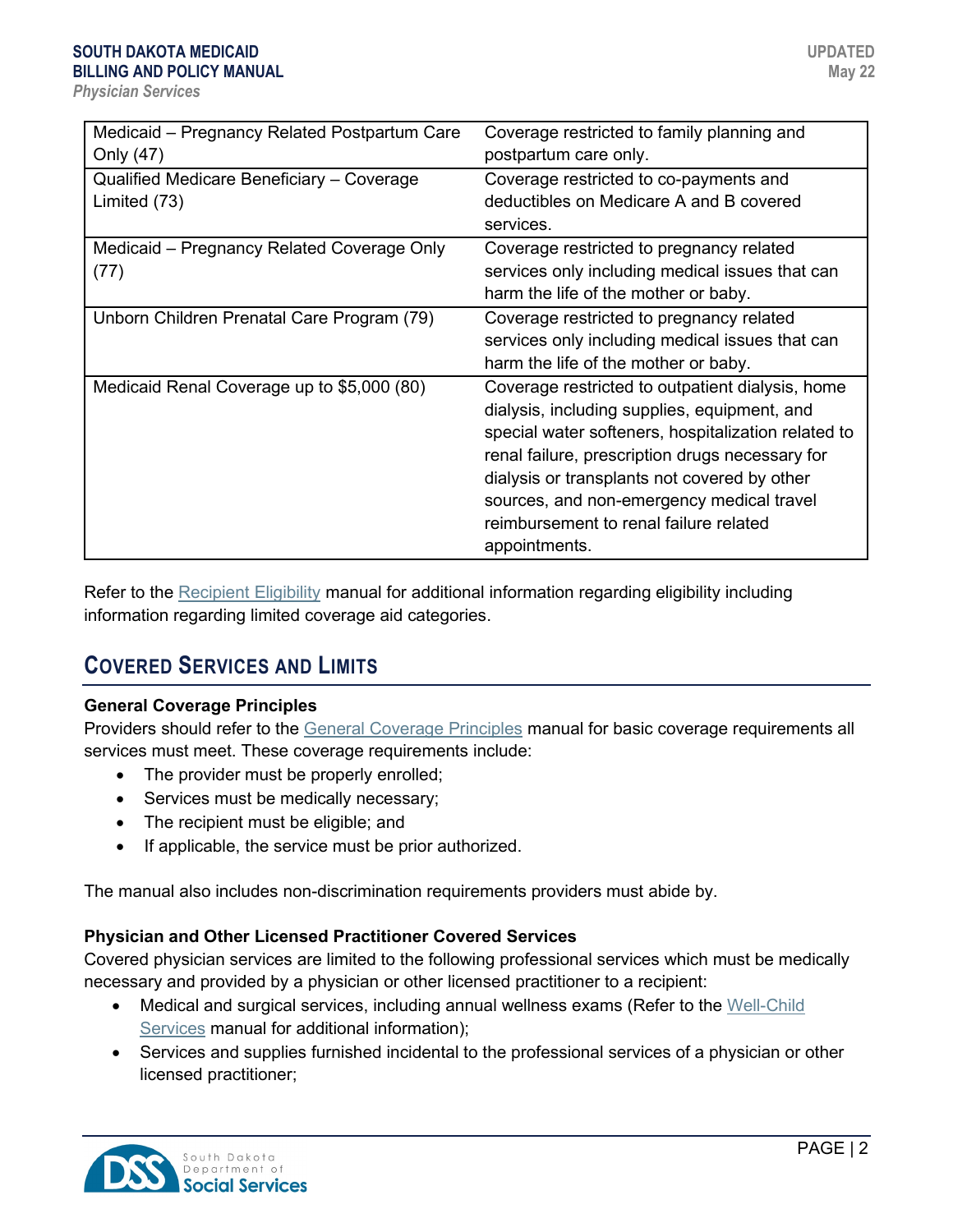# **SOUTH DAKOTA MEDICAID BILLING AND POLICY MANUAL**

*Physician Services*

- Psychiatric services including medically necessary services provided during a county mental health hold or a tribal mental health hold pursuant to White v. Califano and [42 CFR 136.61;](https://www.ecfr.gov/cgi-bin/text-idx?SID=a3f842c6b198f96a108c5480e838f77f&mc=true&node=se42.1.136_161&rgn=div8)
- Drugs and biologicals administered in a physician or other licensed practitioner's office which cannot be self-administered;
- Routine annual Well-Adult physical examinations;
- Routine visits to a nursing facility, a home and community-based service or waiver service provider, an intermediate care facility for the individuals with an intellectual or developmental disability;
- Cosmetic surgery when incidental to prompt repair following an accidental injury or for the improvement of the functioning of a malformed body member;
- Family planning services (Refer to the [Family Planning](https://dss.sd.gov/docs/medicaid/providers/billingmanuals/Professional/Family_Planning.pdf) and [Sterilization](https://dss.sd.gov/docs/medicaid/providers/billingmanuals/Professional/Sterilization.pdf) manuals for additional information);
- Pap smears;
- Dialysis treatments;
- Hysterectomies authorized under the criteria in the [Hysterectomy](https://dss.sd.gov/docs/medicaid/providers/billingmanuals/Professional/Hysterectomy.pdf) manual and [42 CFR 441.250](https://www.ecfr.gov/current/title-42/chapter-IV/subchapter-C/part-441/subpart-F)  [to 441.259;](https://www.ecfr.gov/current/title-42/chapter-IV/subchapter-C/part-441/subpart-F) and
- Hyperbaric oxygen therapy if prior authorized by South Dakota Medicaid.

# **Other Covered Health Services**

Other medically necessary health services and supplies covered under the program are limited to the following:

- X-rays for diagnostic and treatment purposes (Refer to the [Radiology](https://dss.sd.gov/docs/medicaid/providers/billingmanuals/Professional/Radiology.pdf) Services manual for additional information);
- Laboratory tests for diagnostic and treatment purposes;
- Prosthetic devices, including braces, artificial limbs, artificial eyes, augmentative communication devices, items to replace all or part of an internal body organ, and the replacement of such devices required by a change in the patient's condition (Refer to the [DMEPOS](https://dss.sd.gov/docs/medicaid/providers/billingmanuals/Professional/Durable_Medical_Equipment.pdf) manual for additional information);
- X-ray, radium, and radioactive isotope therapy, including materials and services of technicians;
- Surgical dressings following surgery;
- Splints, casts, and similar devices;
- Supplies necessary for the use of prosthetic devices or medical equipment payable under the provisions of [ARSD Ch.](https://sdlegislature.gov/Rules/DisplayRule.aspx?Rule=67:16:29) 67:16:29 (Refer to the [DMEPOS](https://dss.sd.gov/docs/medicaid/providers/billingmanuals/Professional/Durable_Medical_Equipment.pdf) manual for additional information); and
- Services of hospital-based physicians or other licensed practitioners.

### **Evaluation and Management Codes**

This section of the manual provides guidance regarding Evaluation and Management (E/M) CPT codes. In the absence of specific guidance or for additional detail, providers should refer to the most current version of the CPT manual.

### **Components**

E/M services are used to assess a patient's health or condition and provide direction for the patient's healthcare. E/M services must include the following three components:

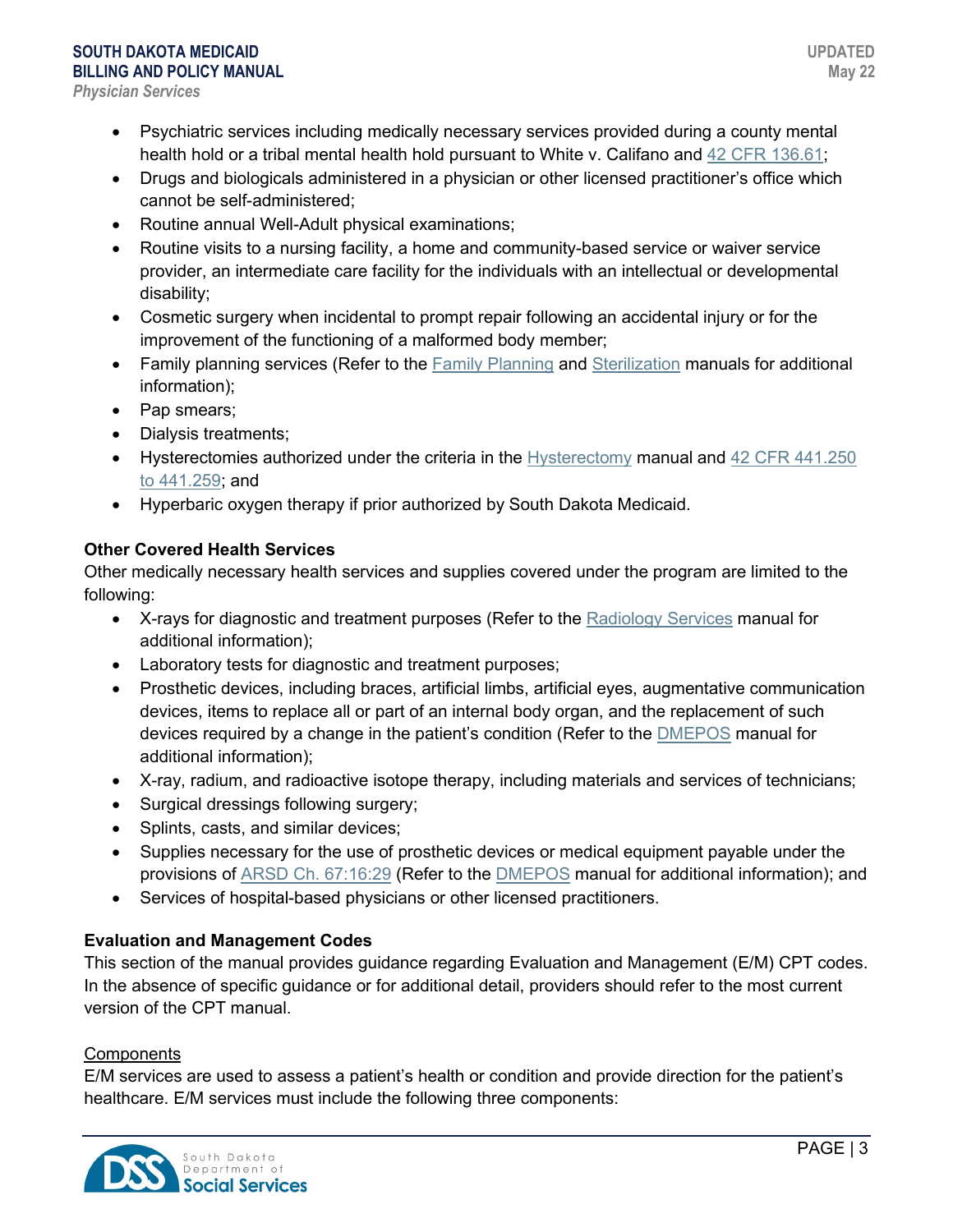#### **SOUTH DAKOTA MEDICAID BILLING AND POLICY MANUAL**

*Physician Services*

- Obtaining a medical and social history;
- Conducting a physical examination; and
- Making a medical decision.

# Setting of Service

E/M services are categorized into different settings depending on where the service is furnished. Providers must bill for the applicable setting. Examples of settings include:

- Office or other outpatient settings
- Hospital inpatient
- Emergency department
- Nursing facility

# Level of E/M Service Performed

E/M codes are organized into various levels and categories. Generally, the more complex the visit, the higher the level of code you may bill within the appropriate category. To bill any code, the services furnished must meet the definition of the code. Providers must ensure that the codes selected reflect the services furnished. Providers should use the most current version of the CPT manual for guidance.

### New Patient

A new patient is an individual who has not received any professional services from the physician/other licensed practitioner or another physician/other licensed practitioner of the exact same specialty and subspecialty who belongs to the same group practice, within the past three years. A provider may bill a new patient E/M code for an individual that meets this criterion.

### Established Patient

An established patient is an individual who has received any professional services from the physician/other licensed practitioner or another physician/other licensed practitioner of the exact same specialty and subsequently belongs to the same group practice, within the past three years. Providers must bill an established patient E/M code if a patient meets these criteria. If the patient's usual provider in the clinic is not available and another provider in the same clinic see's the patient, the visit would still be considered as if the patient saw their normal provider and should not be billed as a new patient visit.

### Nurse Practitioners and Physician Assistant

When nurse practitioners and physician assistants are working with a physician they are considered as working in the exact same specialty and exact same subspecialties as the physician.

### Emergency Services

Emergency department physicians and other licensed practitioners who render emergency services as determined using the prudent layperson standard should bill for services using CPT codes 99281- 99285 to reflect the appropriate level of screening exam. Refer to the [Emergency Services](https://dss.sd.gov/docs/medicaid/providers/billingmanuals/Professional/Emergency_Services.pdf) manual for more information.

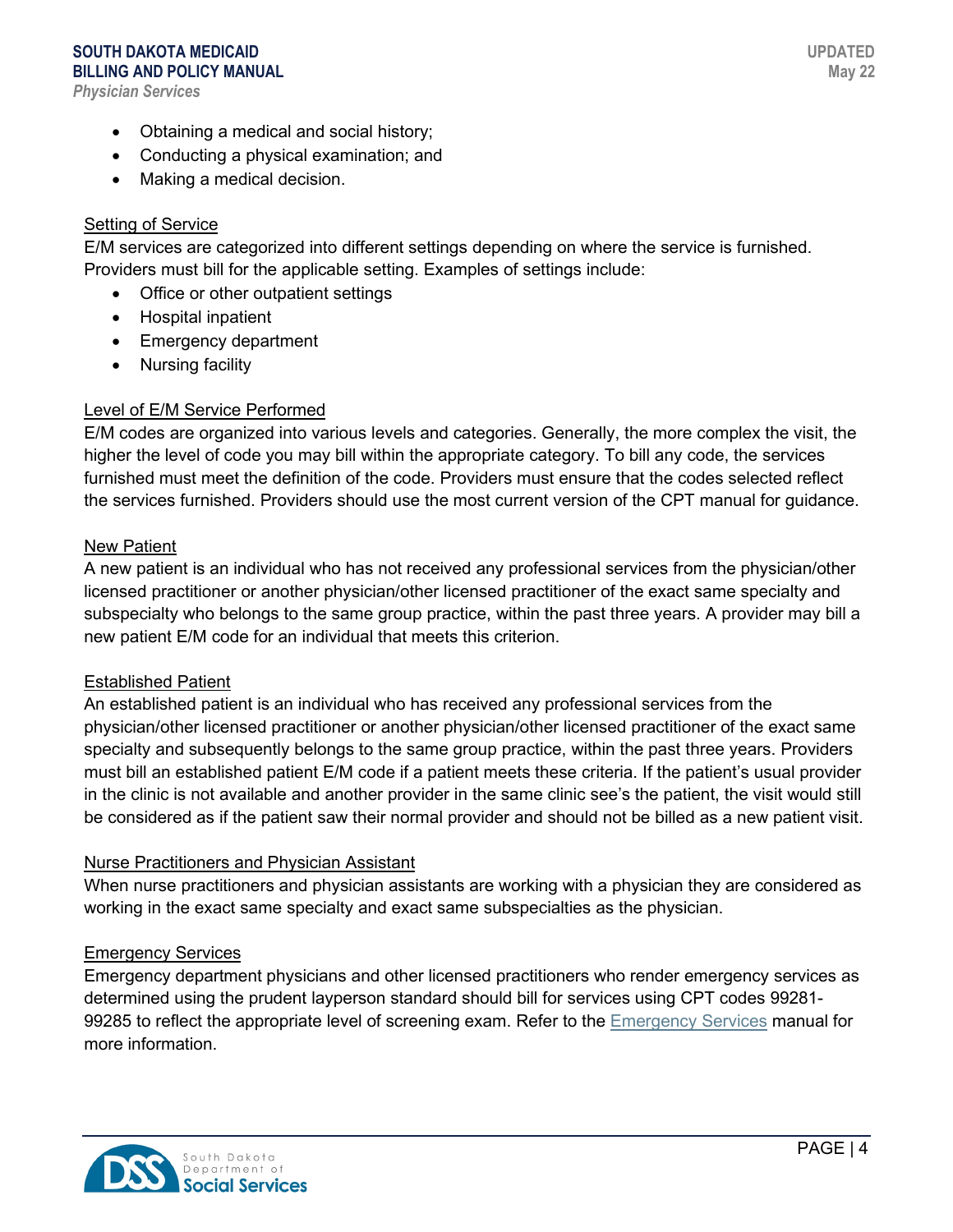#### Critical Care Services

South Dakota Medicaid recognizes codes 99291 and 99292 for billing critical care services provided by a physician or other licensed practitioner. Inpatient critical care services provided to infants 29 days through 71 months of age should be billed using the pediatric critical care codes CPT codes 99471- 99476. Provider must follow the guidelines and definitions established in the most current version of the CPT manual.

#### Prolonged Services

Prolonged services (CPT codes 99354-99357) are covered in accordance with the guidelines and definitions established in the most current version of the CPT manual. CPT codes 99358 and 99359 must be submitted with documentation that demonstrates the necessity of the service and the time associated with the service.

#### Split/Shared E/M Visits

When an evaluation and management (E/M) visit in the facility setting is performed in part by both a physician and a nonphysician practitioner (NPP) who are in the same group, the Split/Shared modifier FS, which has no payment effect, must be included on the claim.

- The visit is billed by the physician or practitioner who provides the substantive portion of the visit.
- For 2022, the substantive portion can be history, physical exam, medical decision-making, or more than half of the total time (except for critical care, which can only be more than half of the total time).
- Starting in 2023, the substantive portion of the visit will be defined as more than half of the total time spent. Splits (or shared) visits can be reported for new as well as established patients, and initial and subsequent visits, as well as prolonged services.

#### Prenatal Office Visits

An initial evaluation and management (E/M) procedure code may be billed if the antepartum record is not initiated at the confirmatory visit. For subsequent visits, prenatal-care-only codes should be used unless the provider provides 3 or fewer antepartum visits. However, providers can bill E/M procedure codes 99211–99215 for office visits rendered to pregnant members if the service is related to a concurrent medical condition requiring medical care or consultative referral. Providers must identify the concurrent condition as a primary or secondary condition by a valid ICD diagnosis code and indicate the appropriate diagnosis code in the diagnosis pointer field for the service billed. Refer to the [Obstetrical Services](https://dss.sd.gov/docs/medicaid/providers/billingmanuals/Professional/Obstetrical_Services.pdf) manual for more information including additional circumstances where an E/M visit may be billed.

#### Psychiatric Services

An E/M service provided by the same physician or other licensed practitioner on the same day that the practitioner provided psychotherapy are both billable if the two services are significant and separately identifiable. The psychotherapy services are reported by using codes specific for psychotherapy (90833, 90836, or 90838) when performed with E/M services as add on codes to the E/M service.

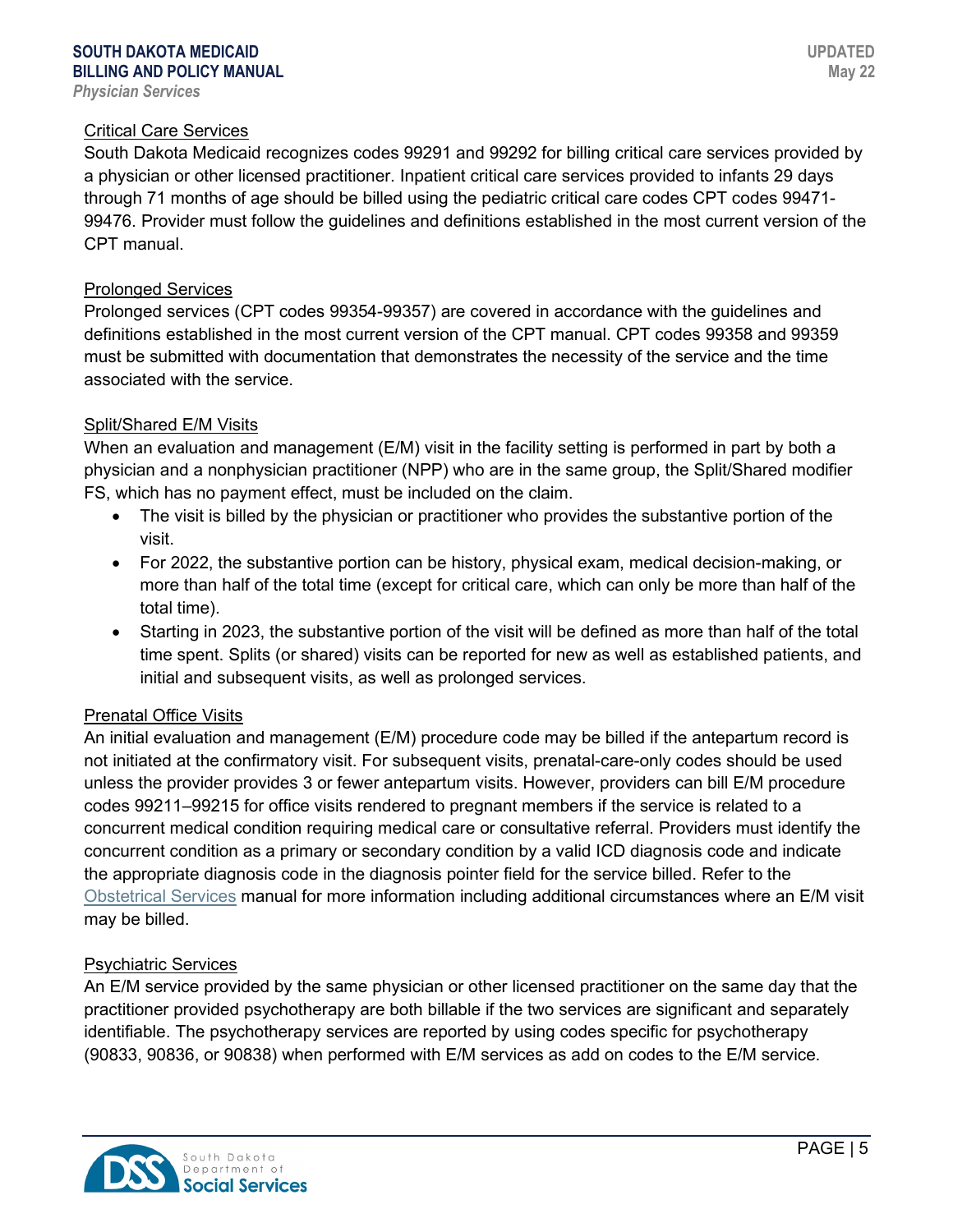#### Preventative Medicine Services

Preventative medicine visits should be billed using the applicable preventative medicine E/M code. Please refer to the [Well-Child Services](https://dss.sd.gov/docs/medicaid/providers/billingmanuals/Professional/Well-Child_Services.pdf) manual for additional information regarding preventative medicine for individuals age 20 and younger.

#### Behavioral Change Interventions

Behavioral change interventions (CPT codes 99406-99409) are covered with limitations. Services must be distinct from any E/M service reported on the same day and billed with the modifier 25. Time spent billing these services may not be used as a basis for E/M code selection. Smoking and tobacco use cessation counseling may be billed using CPT codes 99406 and 99407. Do not bill CPT code 99407 in conjunction with 99406. Alcohol and/or substance (other than tobacco) abuse structured screening and brief intervention services (CPT codes 99408 and 99409) are considered included in the reimbursement for an E/M service or a prenatal visit and are not separately reimbursable.

#### Surgical Procedures Performed during Office Visits

If a surgical procedure is performed during the course of an office visit, the surgical fee is generally considered to include the office visit. The provider may only bill the office visit separately for the following reasons:

- The provider has never seen the patient prior to the surgical procedure.
- The provider makes the determination to perform surgery during the evaluation of the patient.
- The patient is seen for the evaluation of a separate clinical condition.

One of the following modifiers with the E/M visit code must be used to identify these exceptions:

- Modifier 25 to show that there was a significant, separately identifiable E/M service by the same physician on the same day of a procedure.
- Modifier 57 to show that an E/M service resulted in the initial decision to perform surgery.

The medical record must include appropriate documentation to substantiate the need for an office visit code in addition to the procedure code on the same date of surgery. Refer to the [Surgical Services](http://dss.sd.gov/docs/medicaid/providers/billingmanuals/SurgicalServices.pdf) manual for additional information.

#### Inpatient Hospital Observation and Care

Professional services providers in an inpatient setting are not included in the facility's reimbursement and should be submitted on a CMS 1500 or via an 837P electronic transaction. The following guidelines apply:

- CPT codes 99234-99236 are covered for observation or inpatient hospital care services provided to patients admitted and discharged on the same date of service.
- If a patient is admitted to the hospital from observation status on the same date, the physician should report only the initial hospital care code CPT codes 99221–99223. The initial hospital care code includes all services related to the observation status services the physician provided on the same date of an inpatient admission.

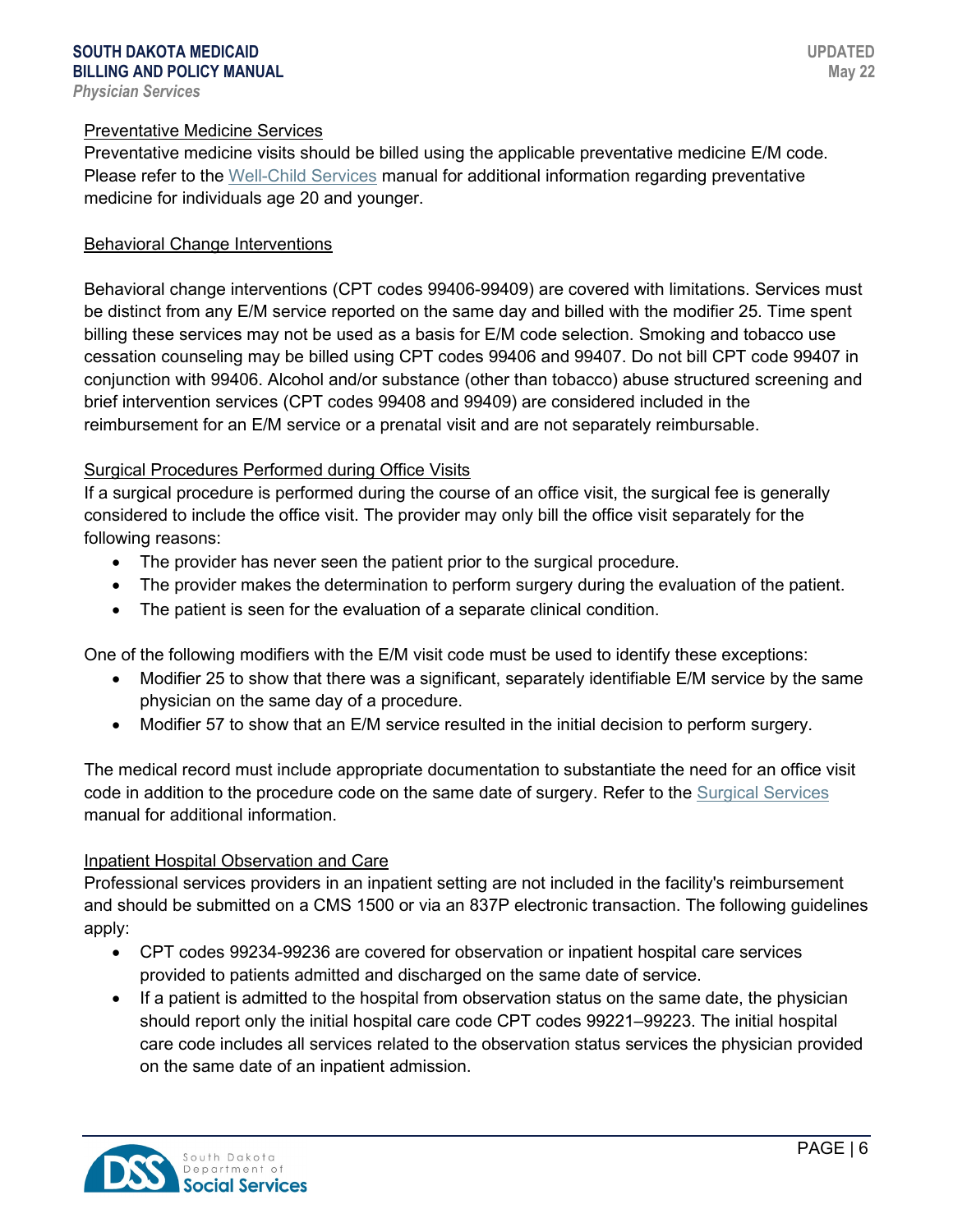- When a patient is admitted for observation, the physician should report only the applicable initial observation care CPT code 99218–99220 for the first day of observation care. Subsequent care, per day of evaluation and management, should be billed using the applicable CPT code 99224–99226 for observation care or 99231–99233 for hospital care.
- Use CPT code 99217 to report all services provided to a patient on discharge from outpatient hospital "observation status" if the discharge is on other than the initial date of "observation status." To bill services provided to a patient designated as "observation status" or "inpatient status" and discharged on the same date, use CPT codes 99234-99236 as appropriate.
- Use CPT codes 99238-99239 for hospital discharge day management if the patient was admitted for observation or inpatient care and discharged on a different date.

# **Consultations**

A consultation is a type of service provided by a physician whose medical opinion about evaluation and management of a patient's specific condition is requested by another physician or other licensed practitioner. A consultation requires collaboration between the requesting and consulting physician and requires the consulting physician to examine the patient unless the applicable standard of care does not require a physical examination. A consultation requires a written letter from the provider initiating the consultation to the consulting physician. The letter must specify what the consultation is for and the consulting provider must submit a letter back to the referring physician. A physician consultation may initiate diagnostic and/or therapeutic services at the same or subsequent visit.

Patient office consultations are covered under CPT codes 99241-99245. Inpatient consultations are covered under 99251-99255. For Inpatient consultations, only one consultation should be reported by a consultant per admission. Subsequent services during the same admission must be billed using subsequent hospital care codes (99231-99233) or subsequent nursing facility care codes (99307- 99310).

A "consultation" initiated by a patient or family member and not requested by a physician or other licensed practitioner must not be billed using the consultation codes.

### Medical Team Conferences

A medical team conference with direct face-to-face contact with the patient and/or family (CPT code 99366) is covered in accordance with the guidance in the most recent version of the CPT manual. South Dakota Medicaid does not cover medical team conferences without direct face-to-face contact with the patient and/or family (CPT codes 99367 and 99368).

### Physician Standby Services

Physician standby services, CPT code 99360, is only covered when there is required prolonged physician attendance awaiting the birth of a newborn via cesarean and/or high-risk delivery. The procedure requires the physician's full-time attendance and cannot be providing care to another patient during the reporting period. Physician standby is considered a minimum of 30 minutes total duration of time on a given date. The physician standby procedure code, 99360, is to be billed in 30-minute increments (30 minutes = 1 unit) and must reflect the total duration of time the physician is in attendance, up to a maximum of 4 units (2 hours). Second and subsequent periods of standby beyond

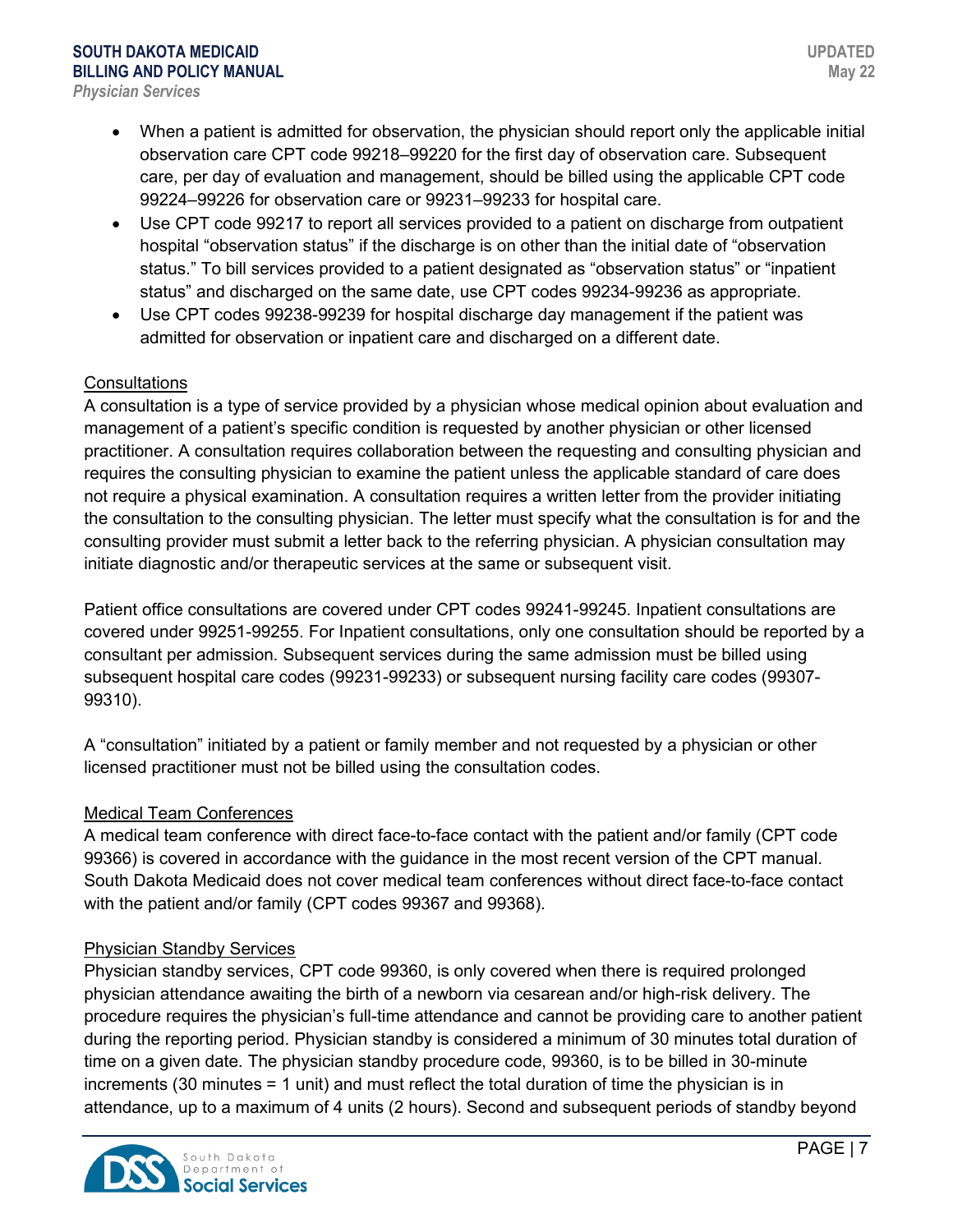the first 30 minutes may be reported only if a full 30 minutes of standby was provided for each unit of services reported. Total duration of less than 30 minutes may not be billed. The service must be billed under the mother's recipient ID number. Physician standby can be reported in addition to the following codes: 99440 and 99465.

Documentation must be maintained by the provider which should include; the medical necessity for the physician's immediate presence, a detailed report of the tasks performed, and the duration of the actual time spent with the patient.

#### Unlisted E/M Services

Services must be prior authorized by South Dakota Medicaid to bill an unlisted E/M service, CPT code 99499. Please refer to our [Prior Authorization](http://dss.sd.gov/medicaid/providers/pa/) website for more information.

### **Clinical Trials - Routine Patient Cost**

Routine patient costs are covered for recipients participating in a qualifying clinical trial. These include items or services provided to prevent, diagnose, monitor, or treat complications resulting from participation in the qualifying clinical trial that would otherwise be covered outside the course of participation in the qualifying clinical trial. Routine services and costs also include any item or service required solely for the provision of the investigational item or service that is the subject of the qualifying clinical trial, including the administration of the investigational item or service. Some examples of routine costs in a clinical trial could include otherwise covered physician services or laboratory or medical imaging services that assist with prevention, diagnosis, monitoring, or treatment of complications arising from clinical trial participation. Routine patient cost does not include any item or service that is provided to the beneficiary solely to satisfy data collection and analysis for the qualifying clinical trial that is not used in the direct clinical management of the beneficiary.

### **PDMP Controlled Substances Requirements**

Effective October 1, 2021, Medicaid prescribers are required to comply with requirements in Section 1944 of the Social Security Act (SSA). Prescribers must check the prescription drug history of a Medicaid recipient being prescribed a controlled substance included in schedule II of section 202(c) of the Controlled Substances Act. Prescribers are not required to check drugs in schedule III, IV, or V, but are recommended to do so if they suspect fraud or abuse.

The prescription drug history must be checked before the schedule II prescription is issued. The prescriber must use the South Dakota Prescription Drug Monitoring Program (SD PDMP) or another Qualified Prescription Drug Monitoring Program as described in Section 1944 of the SSA if the prescription is issued or filled in another state. The prescriber should at minimum review the most recent 12-month period. A supervising prescriber's approved delegate may access the PDMP data, but the prescriber remains responsible for assessing the data prior to making a prescribing decision.

The SSA exempts prescribers from having to check the PDMP for the following individuals:

- Individuals receiving hospice or palliative care;
- Individuals receiving treatment for cancer;

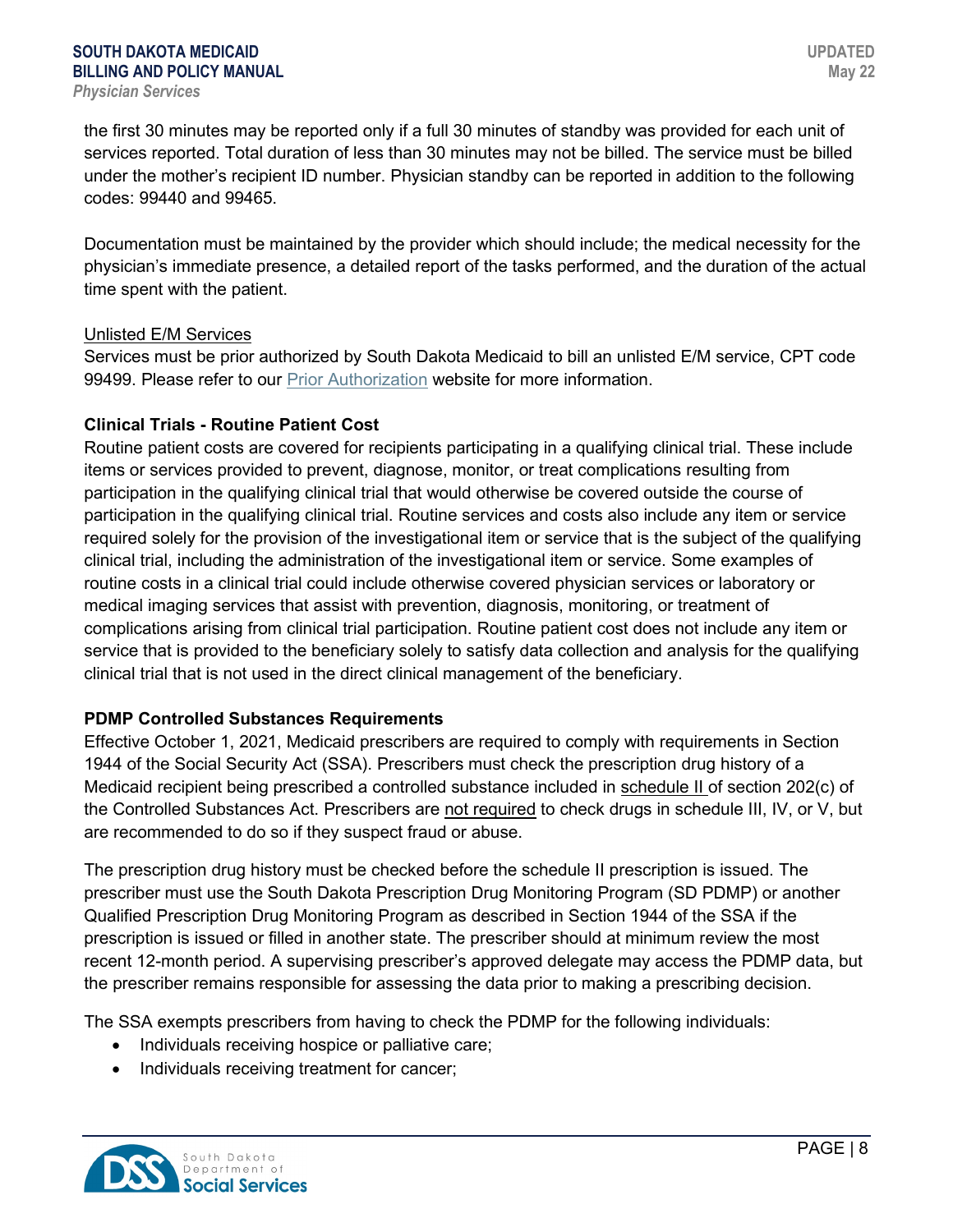• Individuals that are a resident of a long-term care facility, of a facility described in section 1905(d) [of the SSA,](https://www.ssa.gov/OP_Home/ssact/title19/1905.htm) or of another facility for which frequently abused drugs are dispensed to residents through a contract with a single pharmacy.

In the case that a prescriber is not able to check the PDMP despite a good faith effort by the prescriber, the prescriber must document such good faith effort, including the reason(s) why the prescriber was not able to check the PDMP. If a pharmacist checks the PDMP on behalf of a prescriber, it must be documented in the medical record. Prescribers may be required to submit, upon request, such documentation to Medicaid.

### **Dermatological Surgical Procedures**

Skin tag, mole, birthmark, or brown spot removals are only covered when medically necessary. Medical records are required for the removal of skin tags, moles, birthmarks, or brown spots. In order for skin tags, moles, birthmarks or brown spots to be removed, they must be red and irritated or show signs of infection. Moles, birthmarks, or brown spots may also be removed if there are concerns of melanoma for the purpose of biopsy. Removal of skin tags, moles, birthmarks, and brown spots are not covered for cosmetic purposes.

### **Behavioral Health Screening Tools**

South Dakota Medicaid recommends physicians and other licensed practitioners use of ageappropriate validated behavioral health screening tools recommended by the [American Academy](https://screeningtime.org/star-center/#/screening-tools) of [Pediatrics \(AAP\),](https://screeningtime.org/star-center/#/screening-tools) [United States Preventative Services Task Force \(USPSTF\),](https://www.uspreventiveservicestaskforce.org/uspstf/topic_search_results?topic_status=P) or a tool otherwise recognized as an age-appropriate validated behavioral health screening tool.

### **Pediatric Vaccination Counseling**

South Dakota Medicaid covers pediatric vaccine counseling for children under 21 for vaccines recommended by the Centers for Disease Control and Prevention (CDC) including COVID-19 vaccines. For additional coverage information, please refer to the [Physician Administered Drugs, Vaccines, and](https://dss.sd.gov/docs/medicaid/providers/billingmanuals/Professional/Physician_Administered_Drugs.pdf)  [Immunizations Manual.](https://dss.sd.gov/docs/medicaid/providers/billingmanuals/Professional/Physician_Administered_Drugs.pdf)

### **Casting Provided by a Physician Office**

Providers should bill the appropriate E/M code and HCPCS casting supply code if no surgery or manipulation is done. If surgery or manipulation is done, bill the appropriate CPT surgery code and HCPCS casting supply code. If recasting is done, bill the appropriate CPT casting code and HCPCS casting supply code.

# **NON-COVERED SERVICES**

### **General Non-Covered Services**

Providers should refer to [ARSD 67:16:01:08](http://sdlegislature.gov/rules/DisplayRule.aspx?Rule=67:16:01:08) or the [General Coverage Principles](https://dss.sd.gov/docs/medicaid/providers/billingmanuals/General/General_Coverage_Principles.pdf) manual for a general list of services that are not covered by South Dakota Medicaid.

### **Physician Services**

The following health services and items are not covered by South Dakota Medicaid:

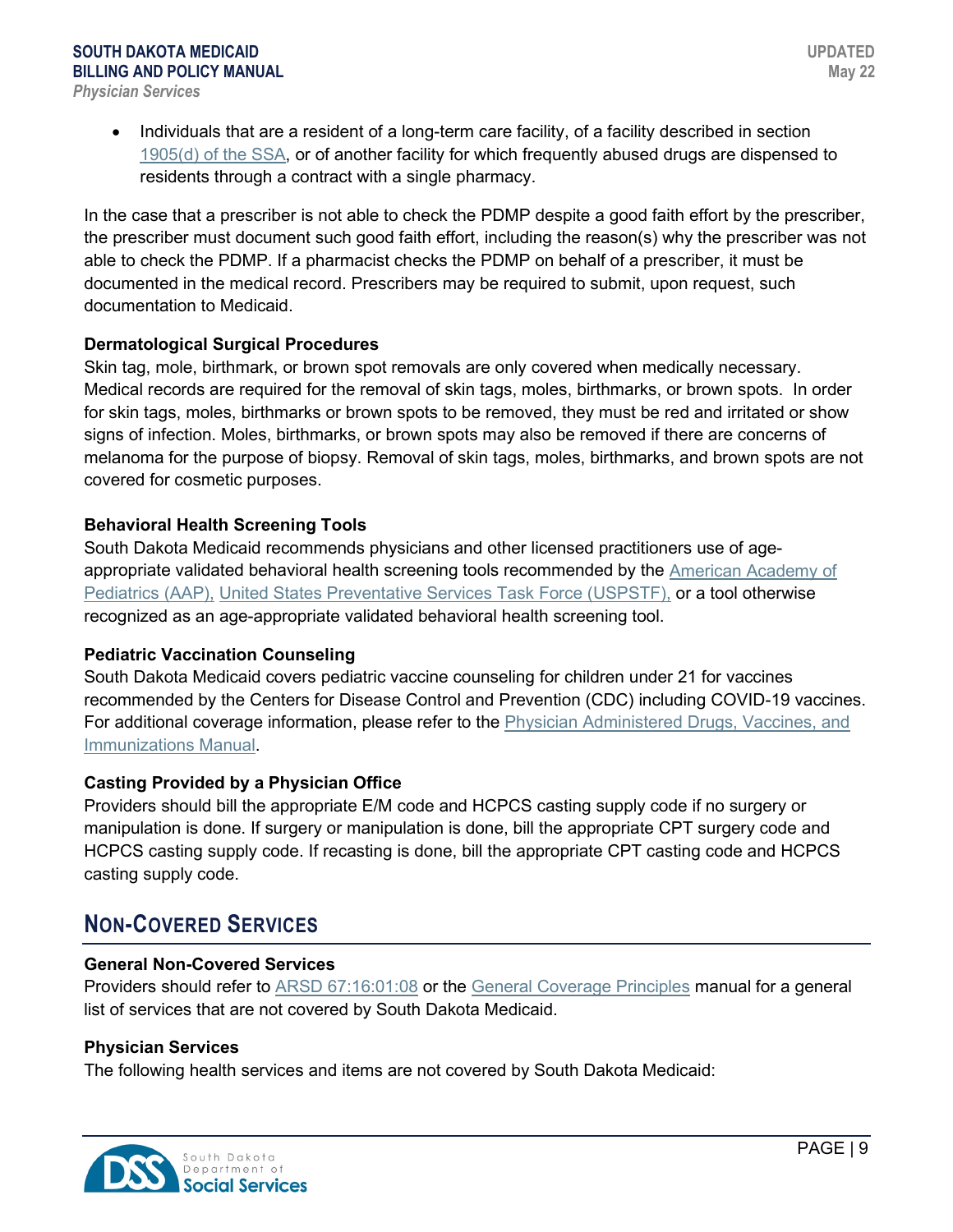- Medical equipment for a resident in a nursing facility or an intermediate care facility for individuals with intellectual or developmental disabilities;
- Self-help devices, exercise equipment, protective outerwear, and personal comfort or environmental control equipment, including air conditioners, humidifiers, dehumidifiers, heaters, and furnaces;
- Supplies sent home with recipients and routine physician office supplies are not separately billable, including but not limited to, alcohol wipes, band-aids, cold packs, cotton balls, gloves, gowns, masks, sterile needles, suction tubing, syringes, and thermometers;
- Bariatric surgery unless prior authorized, or any weight loss program or activity;
- Agents to promote fertility or treat impotence;
- Procedures to reverse a previous sterilization;
- Alcohol and/or substance abuse structured screening and brief intervention services (CPT codes 99408 and 99409);
- Provider Preventable conditions as defined by the Patient Protection and Affordable Care Act;
- Anticoagulant management (CPT codes 93792 and 93793), physician telephone patient services (CPT codes 99441-99443), online medical evaluation (CPT code 99444), interprofessional telephone/internet/electronic health record consultations (CPT codes 99446- 99449 and 99451-99452), remote monitoring (CPT codes 99091,99453, 99454, and 99457), disability evaluation services (CPT codes 99450, 99455, 99456), cognitive assessment and care plan services (CPT code 99483), care management services (CPT codes 99487-99496), advance care planning (CPT codes 99497 and 99498), and behavioral health integration care management (CPT code 99484);
- Individual and group preventative medicine counseling (CPT codes 99401-99404 and 99411- 99412) and unlisted preventative medicine services (CPT code 99429);
- Office visits done solely for a sports physical;
- An examination by a QMHP during a county mental health hold, the expenses of which are the responsibility of the referring county per [SDCL 27A-10-6;](http://sdlegislature.gov/Statutes/Codified_Laws/DisplayStatute.aspx?Type=Statute&Statute=27A-10-6) and
- Elective gender transition procedures.

# **DOCUMENTATION REQUIREMENTS**

### **General Requirements**

Providers must keep legible medical and financial records that fully justify and disclose the extent of services provided and billed to South Dakota Medicaid. These records must be retained for at least 6 years after the last date a claim was paid or denied. Please refer to the [Documentation and Record](https://dss.sd.gov/docs/medicaid/providers/billingmanuals/General/Documentation_and_Records.pdf)  [Keeping](https://dss.sd.gov/docs/medicaid/providers/billingmanuals/General/Documentation_and_Records.pdf) manual for additional requirements.

# **REIMBURSEMENT AND BILLING**

### **Timely Filing**

South Dakota Medicaid must receive a provider's completed claim form within 6 months following the month the service was provided. Requests for reconsiderations will only be considered if they are received within the timely filing period or within 3 months of the date a claim was denied. The time limit

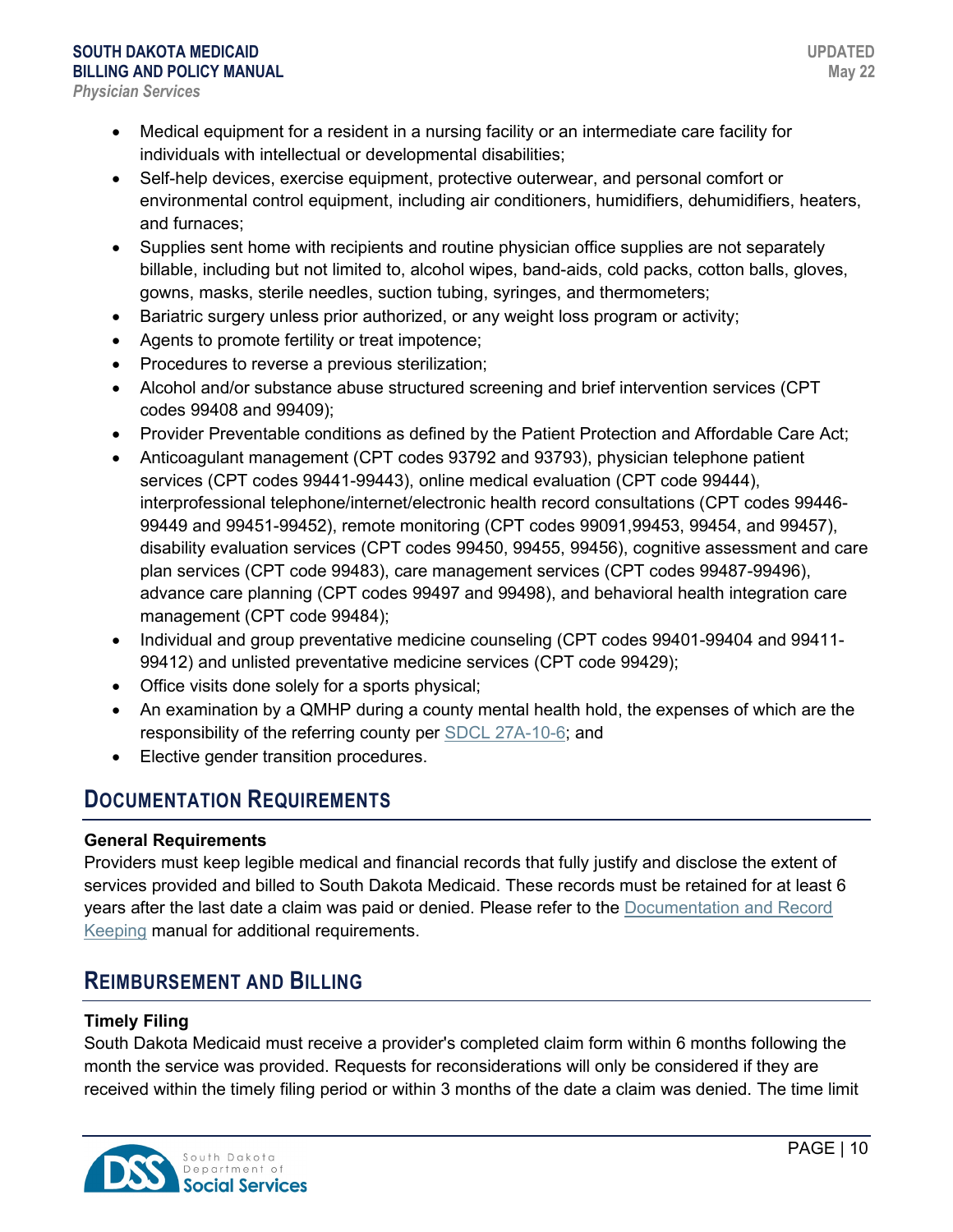may be waived or extended by South Dakota Medicaid in certain circumstances. Providers should refer to the [General Claim Guidance](https://dss.sd.gov/docs/medicaid/providers/billingmanuals/General/General_Claim_Guidance.pdf) manual for additional information.

#### **Third-Party Liability**

Medicaid recipients may have one or more additional source of coverage for health services. South Dakota Medicaid is generally the payer of last resort, meaning Medicaid only pays for a service if there are no other liable third-party payers. Providers must pursue the availability of third-party payment sources and should use the Medicare Crossover or Third-Party Liability billing instructions when applicable. Providers should refer to the [General Claim Guidance](https://dss.sd.gov/docs/medicaid/providers/billingmanuals/General/General_Claim_Guidance.pdf) manual for additional information.

#### **Reimbursement**

A claim for physician services must be submitted at the provider's usual and customary charge. Payment for physician services is limited to the lesser of the provider's usual and customary charge or the fee contained on South Dakota Medicaid's [fee schedules.](https://dss.sd.gov/medicaid/providers/feeschedules/dss/)

Non-laboratory procedures including injections and immunization with no established fee are reimbursed at 40 percent of the provider's usual and customary charge. For medical supplies incidental to the professional service with no established fee are reimbursed at 90 percent of the provider's usual and customary charge.

#### **Modifiers**

Modifiers must be used if applicable. Some modifiers increase or reduce payment. Please refer to the [Authorized Modifier](http://dss.sd.gov/docs/medicaid/modifiers.pdf) document for additional information.

When multiple modifiers are needed for the services being provided all percentages will be calculated in the payment. For example, if CPT code 30115 is billed at \$236.60 with a modifier 50 and a modifier 80 the following calculation will occur: (\$236.60 x 150%)\*20% = a payment amount of \$70.98.

When billing a radiology service where the technical component of a procedure code was billed by a facility, a 26 modifier must be included on the CMS 1500 claim form in order for the physician claim to be paid for the professional component of the service. Failure to include the 26 modifier is cause for payment denial or recoupment.

When an evaluation and management (E/M) visit in the facility setting is performed in part by both a physician and a nonphysician practitioner (NPP) who are in the same group, the split/shared modifier FS, which has no payment effect, must be included on the claim. Refer to the Evaluation and Management Codes section of the manual for additional information.

#### Physician Assistant, Nurse Practitioner, and Clinical Nurse Specialist

Physician assistant, nurse practitioner, and clinical nurse specialists are reimbursed at the same rate as physicians for laboratory services, radiological services, immunizations, and supplies. All other services provided by these practitioners are reimbursed at 90 percent of the physician rate.

#### Nurse Midwife

Services provided by a nurse midwife are reimbursed at the same rate as services provided by a physician.

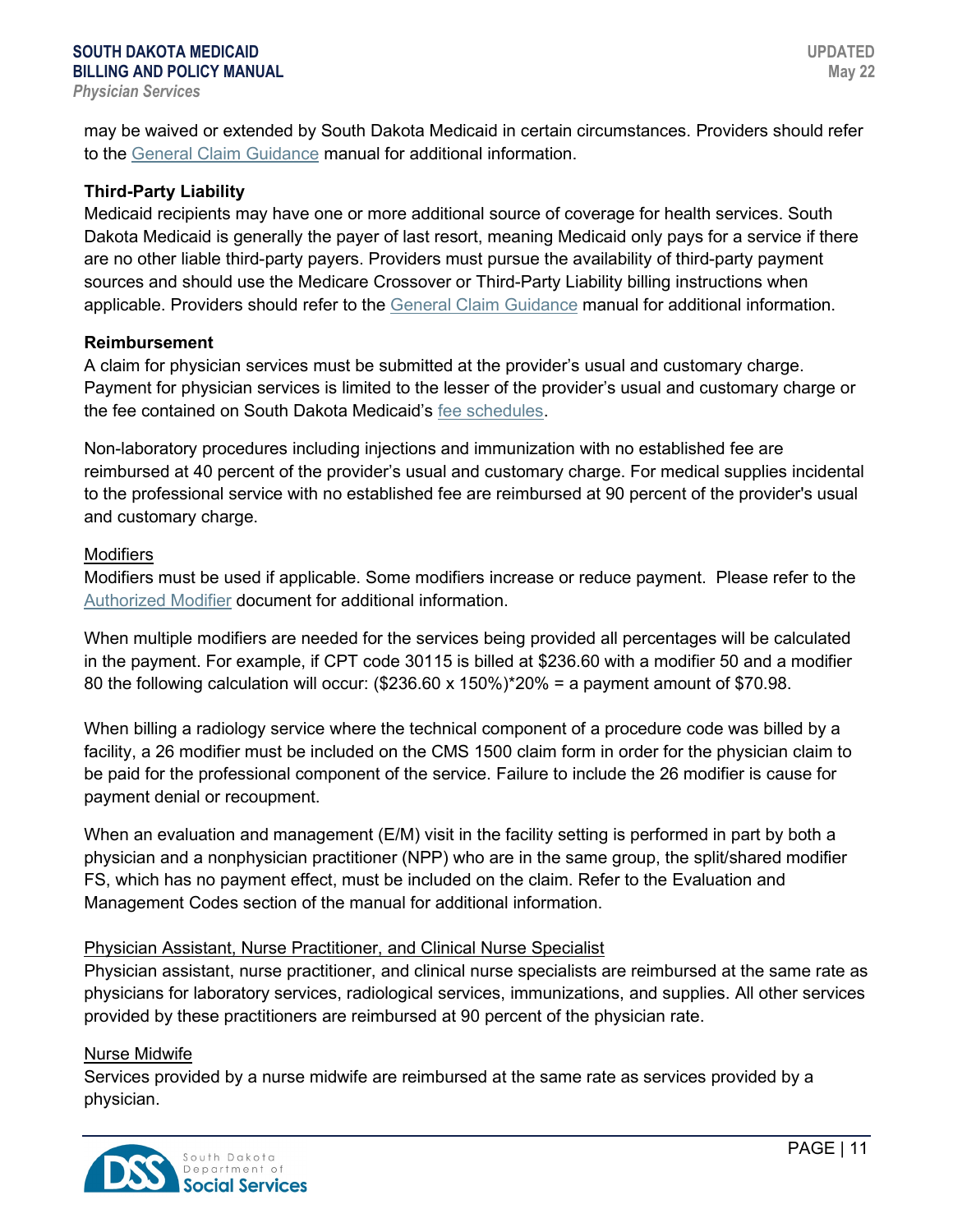#### **Claim Instructions**

Claims for professional services including inpatient and outpatient professional services must be submitted on a CMS 1500 claim form or via an 837P electronic transaction. Detailed claim form instructions are available on our [website.](https://dss.sd.gov/medicaid/providers/feeschedules/dss/) A claim submitted for the services of a physician or other licensed practitioner must be for services provided by the physician or other licensed practitioner or an employee who is under the direct supervision of the practitioner. A claim submitted by a clinical nurse specialist, a nurse practitioner, nurse midwife, or a physician assistant must contain their NPI and may not be submitted under the supervising physician's NPI number.

#### **Modifiers**

Claims must include any relevant modifying circumstance of the services or procedure by adding the applicable modifier to the procedure code.

#### Nurse Anesthetist

Anesthesia services provide by a nurse anesthetist must be billed on a CMS 1500 claim form or an 837P. Hospital employed nurse anesthetist services are reimbursed as part of the hospital's payment.

# **DEFINITIONS**

- 1. "Clinical nurse specialist," an individual who is licensed under [SDCL 36-9-85](http://sdlegislature.gov/Statutes/Codified_Laws/DisplayStatute.aspx?Type=Statute&Statute=36-9-85) to perform the functions contained in [SDCL 36-9-87,](http://sdlegislature.gov/Statutes/Codified_Laws/DisplayStatute.aspx?Type=Statute&Statute=36-9-87) or an individual licensed or certified in another state to perform those functions;
- 2. "Nurse anesthetist," an individual who is qualified under [SDCL 36-9-30.1](http://sdlegislature.gov/Statutes/Codified_Laws/DisplayStatute.aspx?Type=Statute&Statute=36-9-30.1) to perform the functions contained in [SDCL 36-9-3.1,](http://sdlegislature.gov/Statutes/Codified_Laws/DisplayStatute.aspx?Type=Statute&Statute=36-9-3.1) or an individual licensed or certified in another state to perform those functions;
- 3. "Nurse midwife," an individual who is qualified under [SDCL Ch. 36-9A](http://sdlegislature.gov/Statutes/Codified_Laws/DisplayStatute.aspx?Type=Statute&Statute=36-9A) to perform the functions contained in [SDCL 36-9A-13,](http://sdlegislature.gov/Statutes/Codified_Laws/DisplayStatute.aspx?Type=Statute&Statute=36-9A-13) or an individual licensed or certified in another state to perform those functions;
- 4. "Nurse practitioner," an individual who is qualified under [SDCL Ch. 36-9A](http://sdlegislature.gov/Statutes/Codified_Laws/DisplayStatute.aspx?Type=Statute&Statute=36-9A) to perform the functions contained in [SDCL 36-9A-12,](http://sdlegislature.gov/Statutes/Codified_Laws/DisplayStatute.aspx?Type=Statute&Statute=36-9A-12) or an individual licensed or certified in another state to perform those functions;
- 5. "Other licensed practitioner" a physician assistant, nurse practitioner, clinical nurse specialist, nurse midwife, or nurse anesthetist who is licensed by the state to provide services and is performing within their scope of practice under the provisions of [SDCL title 36.](http://sdlegislature.gov/Statutes/Codified_Laws/DisplayStatute.aspx?Type=Statute&Statute=36-4A-26.1)
- 6. "Physician," a person licensed as a physician in accordance with the provisions of [SDCL Ch. 36-4](http://sdlegislature.gov/Statutes/Codified_Laws/DisplayStatute.aspx?Type=Statute&Statute=36-4) and qualified to provide medical and other health services under this chapter, or an individual licensed or certified in another state to perform those functions;